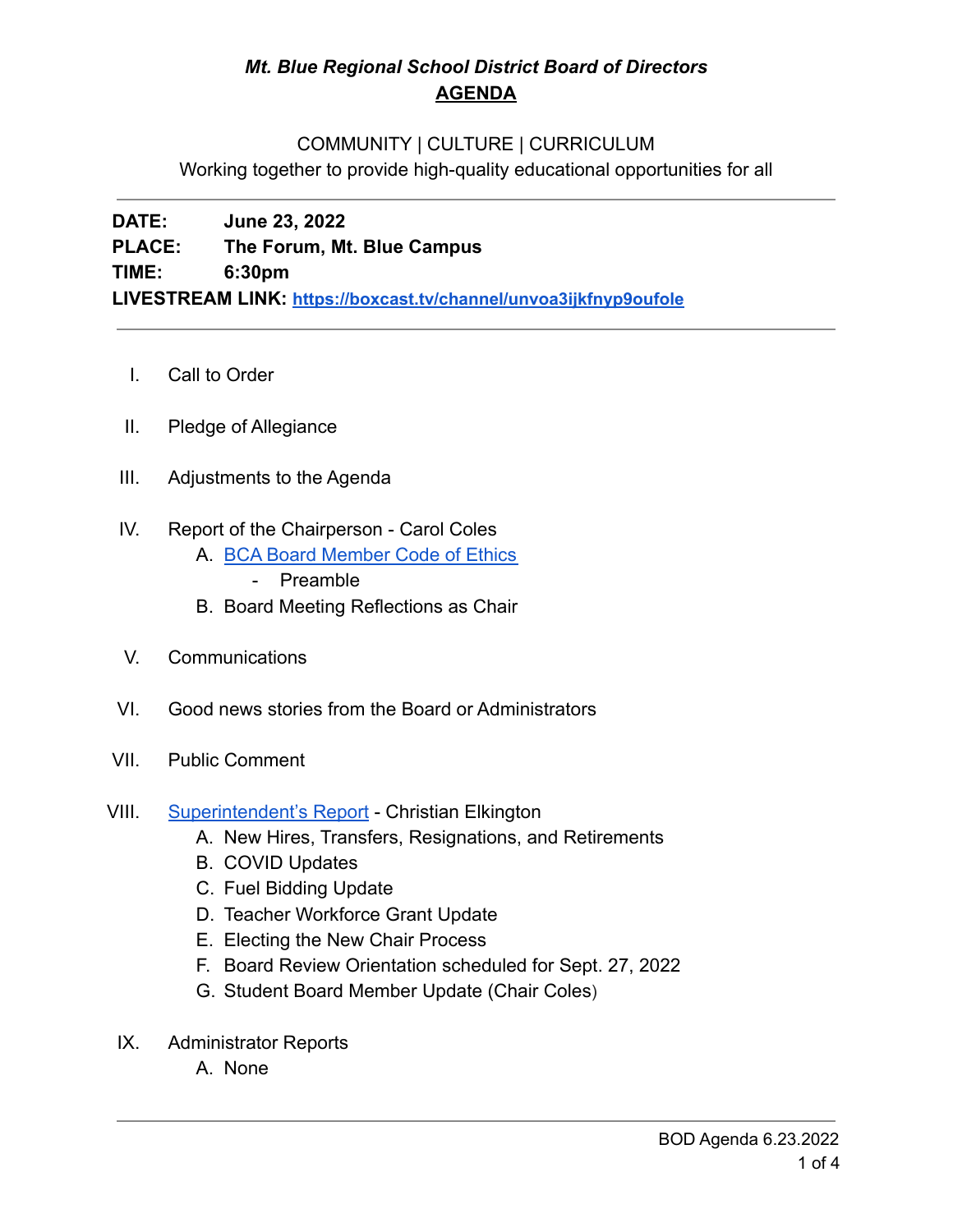- X. Presentations
	- A. Our Learning Environment and Culture (Summary of our work with Great Schools Partnership) - Laura Columbia, Angela Ostiguy, Judith Kaut, Liz **LeClair**
- XI. Consent Agenda
	- A. New Hires
	- B. Board Minutes from [June 14, 2022](https://drive.google.com/file/d/1xM5Dpwd3i0qbak6B5B_2RjTUS0Kmn5rV/view?usp=sharing)
	- C. Committee Report Outs and Minutes
		- 1. Operations Committee None
		- 2. Personnel & Finance None
		- 3. Educational Policy None
	- *Motion to approve the consent agenda*
- XII. New Business
	- A. Review and Approval of [Mt. Blue Middle School "Probable"](https://drive.google.com/file/d/1eRwwchq4JLlpe-no1NDnzOc3d7FDGoSD/view?usp=sharing) Donor CTE [Expansion Offer](https://drive.google.com/file/d/1eRwwchq4JLlpe-no1NDnzOc3d7FDGoSD/view?usp=sharing) - Elkington
		- 1. Questions?
	- *● Motion by Debbie Smith and seconded by Gwen Doak to approve the MBMS CTE Next Steps as outlined in the Superintendent's 6-14-2022 Presentation*
	- B. Computation and Declaration of Votes Elkington

*● BE IT VOTED: That the Computation and Declaration of Votes dated June 14, 2022 and attached hereto be approved; That the Computation and Declaration of Votes be entered upon the records of Regional School Unit No. 9; That a certified copy of the Computation and Declaration of Votes be sent to each of the municipal clerks within the RSU; and That the foregoing Computation and Declaration shall be signed by a majority of the School Board, and that these signatures may be made electronically, by execution of counterparts, or in person at the convenience of the members of the School Board.*

C. Assessment Warrants and Installment Schedules - Elkington

*● Motion that the Warrant for Assessment of Tax and the Assessment Schedule and notice of Installments for each member municipality prepared by the Treasurer for fiscal year July 1, 2022 to June 30, 2023 be*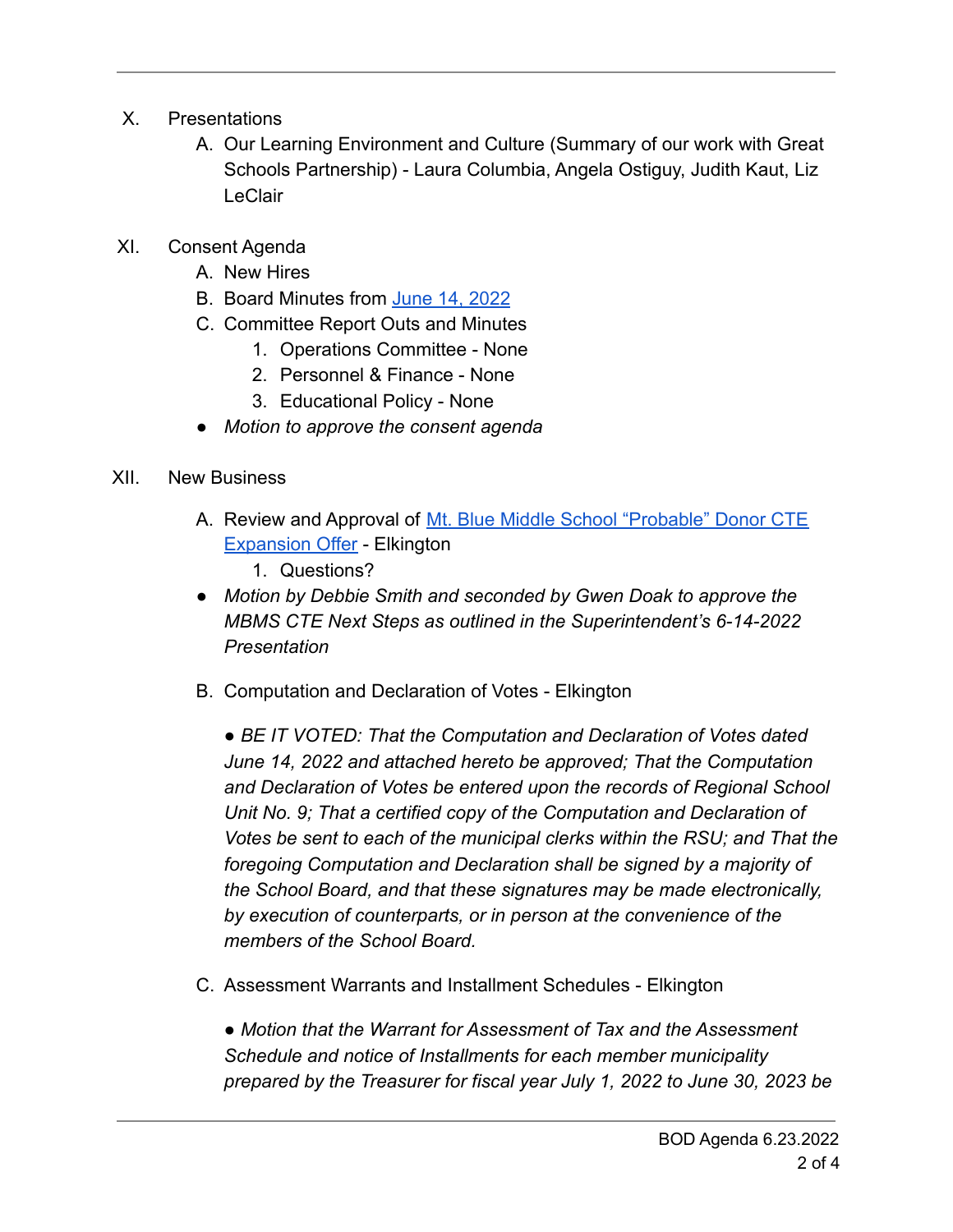*approved and be issued in form presented to this meeting; and that the Treasurer be authorized and directed to deliver to each member municipality its Warrant for Assessment of tax and its Assessment Schedule and Notice of Installments.*

D. Authorization of Superintendent to hire professional and support staff through the summer - Elkington

*● Motion to approve the Superintendent to hire professional and support staff through the summer.*

E. Authorization to transfer funds between cost centers for the 2021-2022 Budget

*● Motion to conditionally authorize the transfer of amounts not exceeding 5% of the total appropriation for any school budget cost center to another cost center or among other cost centers for the 2021-2022 fiscal year, provided that transfers shall not be permitted to increase the total authorized school budget, pursuant to 20-A M.R.S. § 1485(4).*

F. Executive Session pursuant to 1 M.R.S.A. §405(6)(D) - Labor Contract discussion

*● Motion to go into Executive Session pursuant to 1 M.R.S.A. §405(6)(D) - Labor Contract discussion.*

*● Motion to approve a new three-year contract 2022-2025 between the RSU 9 Administrators and the RSU 9 School Board.*

G. Executive Session pursuant to 1 M.R.S.A. §405(6)(A) - Evaluation of **Superintendent** 

*● Motion to go into Executive Session pursuant to 1 M.R.S.A. §405(6)(A) Evaluation of Superintendent.*

H. Executive Session pursuant to 1 M.R.S.A. §405(6)(A) - Employment of the **Superintendent** 

*● Motion to go into Executive Session pursuant to 1 M.R.S.A. §405(6)(A) Evaluation of Superintendent*

*● Possible motion to approve a two-year contract extension for the Superintendent through the 2025-2026 School Year.*